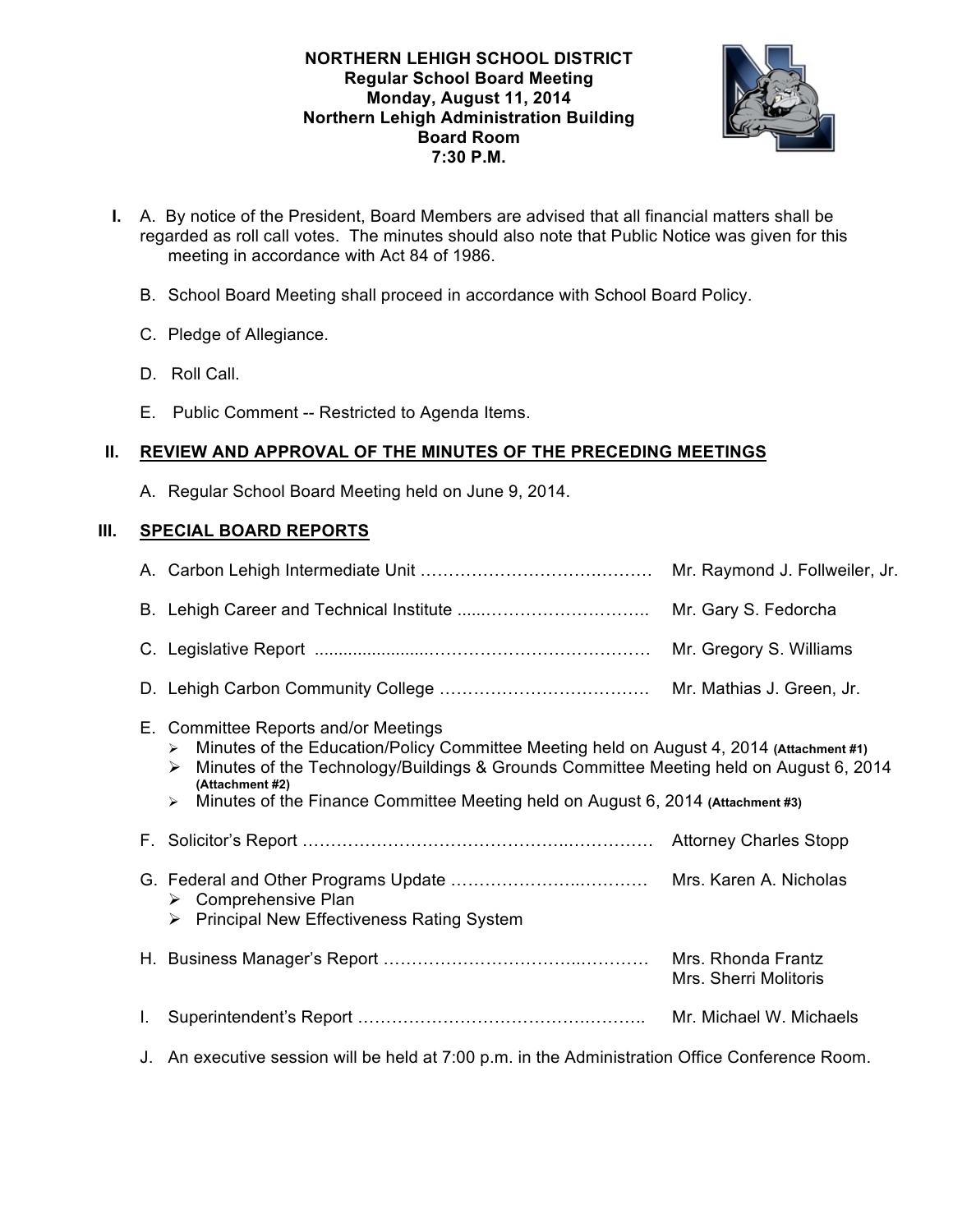# **IV. PERSONNEL**

## A. Resignation/Retirement

- 1. Accept the resignation of Eric Schmidt from his position as Librarian at the Senior High School effective August 31, 2014. Mr. Schmidt has accepted a position at another school district.
- 2. Accept the retirement resignation of Julianna Christman from her position as custodian at Slatington Elementary School effective the end of the work day August 18, 2014. Mrs. Christman will be retiring from the Northern Lehigh School District after 6 years of service.

# B. Administrative Transfer

1. Instructional

|    | a. Christina Carmody<br>From:<br>To:<br>Salary:<br>Effective:    | 2 <sup>nd</sup> Grade Teacher Peters Elementary School<br>4 <sup>th</sup> Grade Teacher Slatington Elementary School<br>No change in salary<br>August 18, 2014                                                |
|----|------------------------------------------------------------------|---------------------------------------------------------------------------------------------------------------------------------------------------------------------------------------------------------------|
|    | b. Melissa Coppolecchia<br>From:<br>To:<br>Salary:<br>Effective: | 4 <sup>th</sup> Grade Teacher Slatington Elementary School<br>6 <sup>th</sup> Grade Teacher Slatington Elementary School<br>No change in salary<br>August 18, 2014                                            |
|    | c. Jessica Gold<br>From:<br>To:<br>Salary:<br>Effective:         | 4 <sup>th</sup> Grade Teacher Slatington Elementary School<br><b>High School English Teacher</b><br>No change in salary<br>August 18, 2014                                                                    |
|    | d. Todd Herzog<br>From:<br>To:<br>Salary:<br>Effective:          | 6 <sup>th</sup> Grade Teacher Slatington Elementary School<br><b>MS Social Studies Teacher</b><br>No change in salary<br>August 18, 2014                                                                      |
|    | e. Amber Kuntz<br>From:<br>To:<br>Salary:<br>Effective:          | 4 <sup>th</sup> Grade Teacher Slatington Elementary School<br>Special Education Learning Support K-2 for 2014-2015<br>School year replacing a teacher on FMLA leave<br>No change in salary<br>August 18, 2014 |
| f. | Dawn Mayer<br>From:<br>To:<br>Salary:<br>Effective:              | Kindergarten Teacher<br>5 <sup>th</sup> Grade Teacher Slatington Elementary School<br>No change in salary<br>August 18, 2014                                                                                  |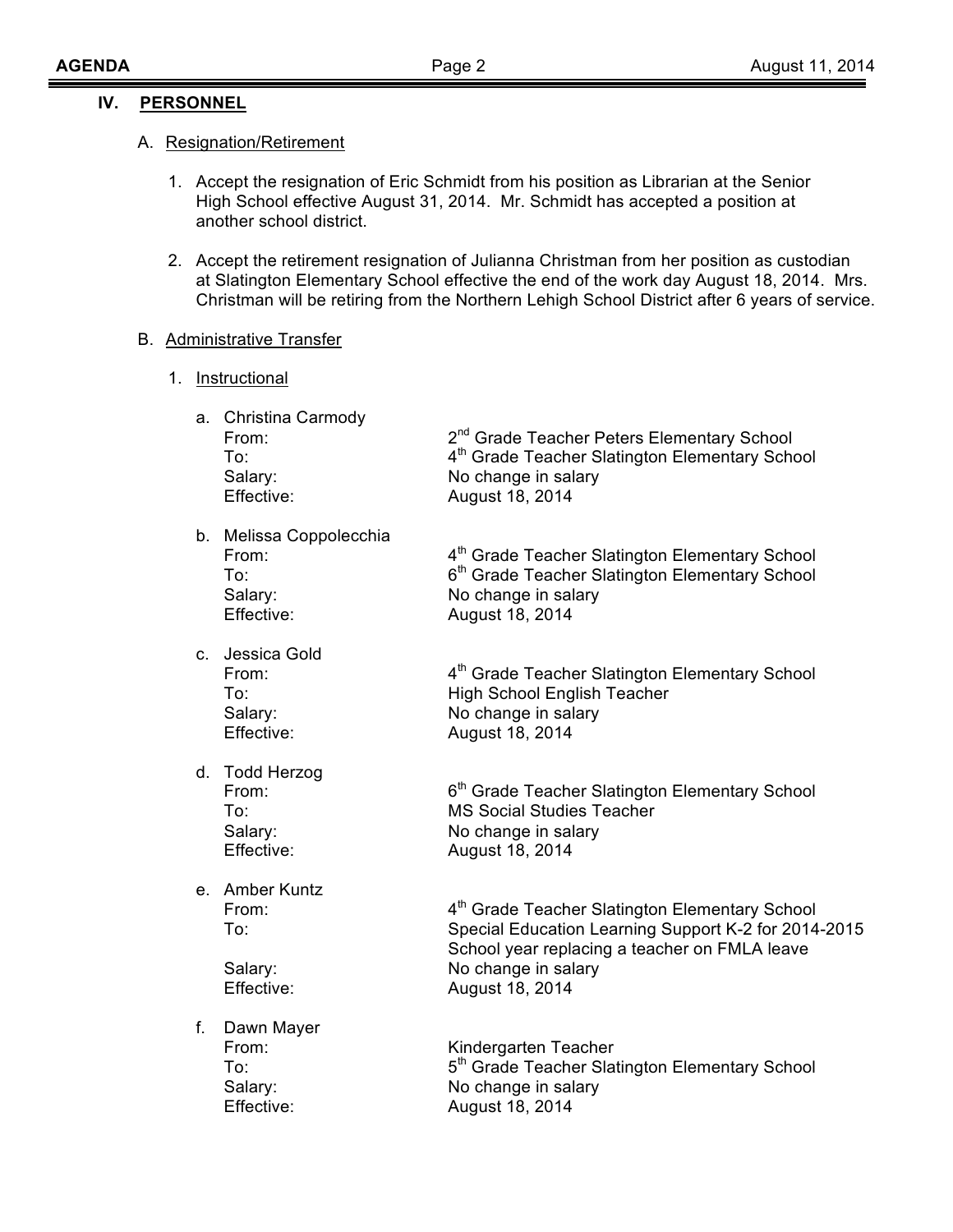≡

|    |    |    | g. Lauri McWilliams<br>From:<br>To:<br>Salary:<br>Effective:                                                                 | 1 <sup>st</sup> Grade Teacher Peters Elementary School<br>4 <sup>th</sup> Grade Teacher Slatington Elementary School<br>No change in salary<br>August 18, 2014            |
|----|----|----|------------------------------------------------------------------------------------------------------------------------------|---------------------------------------------------------------------------------------------------------------------------------------------------------------------------|
|    |    |    | h. Lori Middaugh<br>From:<br>To:<br>Salary:<br>Effective:                                                                    | 5 <sup>th</sup> Grade Teacher Slatington Elementary School<br>4 <sup>th</sup> Grade Teacher Slatington Elementary School<br>No change in salary<br>August 18, 2014        |
|    |    | i. | Gina Orr<br>From:<br>To:<br>Salary:<br>Effective:                                                                            | <b>High School Math Teacher</b><br>Middle School Math Teacher<br>No change in salary<br>August 18, 2014                                                                   |
| C. |    |    | Appointment                                                                                                                  |                                                                                                                                                                           |
|    | 1. |    | Instructional                                                                                                                |                                                                                                                                                                           |
|    |    |    | a. Kate Pluchinsky*<br>Assignment:<br>Salary:                                                                                | <b>Temporary Professional Employee</b><br>Senior High School Emotional Support Teacher<br>\$54,050.00 (Step 1 Masters on the 2014-2017 CBA                                |
|    |    |    | Effective:<br>* Pending Verification of Missing Personnel File Items                                                         | Salary Schedule)<br>August 18, 2014                                                                                                                                       |
|    |    |    | b. Krystle-Dawn Tiedeman*<br>Assignment:                                                                                     | <b>Temporary Professional Employee</b><br>Senior High School Library Science Teacher replacing<br>Eric Schmidt who resigned.                                              |
|    |    |    | Salary:                                                                                                                      | \$54,050.00 (Step 1 Masters on the 2014-2017 CBA<br>Salary Schedule)                                                                                                      |
|    |    |    | Effective:<br>* Pending Verification of Missing Personnel File Items                                                         | August 18, 2014                                                                                                                                                           |
|    |    |    | c. Kathern Kern<br>Assignment:                                                                                               | <b>Temporary Vacancy Replacement</b><br>Slatington Elementary School 3rd Grade Teacher<br>replacing an employee on maternity leave.                                       |
|    |    |    | Salary:                                                                                                                      | \$45,680 (Step 1 Bachelors on the 2014-2017 CBA<br>Salary Schedule)                                                                                                       |
|    |    |    | Effective:<br><b>Termination Date:</b>                                                                                       | August 18, 2014<br>On or about January 5, 2015                                                                                                                            |
|    | 2. |    | Non-Instructional                                                                                                            |                                                                                                                                                                           |
|    |    |    | a. Andrea Sicora*<br>Assignment:                                                                                             | Learning Support Special Education Aide at Senior High<br>School                                                                                                          |
|    |    |    | Salary:                                                                                                                      | \$11.40 Per Hour Monday-Friday, $9:00$ am $-1:30$ pm up<br>to 180 Student Days a school year plus additional 20 Hrs<br>for Staff Development according to language in MOU |
|    |    |    | Effective:<br>* Pending Verification of Missing Personnel File Items<br>*60 Day probationary period ending November 17, 2014 | August 18, 2014                                                                                                                                                           |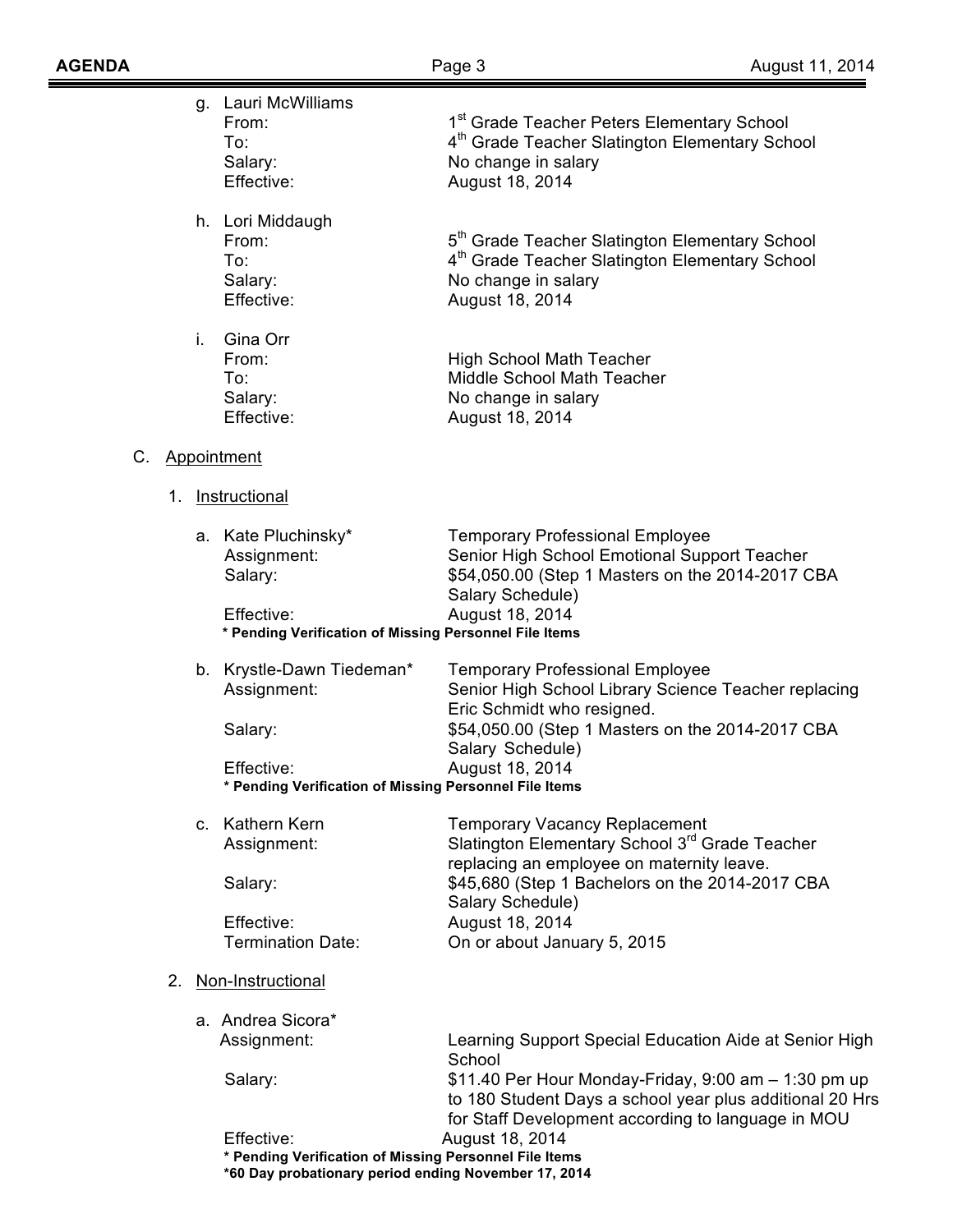| b. Charles George |                                                 |
|-------------------|-------------------------------------------------|
| Assignment        | Second Shift Custodian Position replacing       |
|                   | Beverly Rupert who was transferred              |
| Salary:           | \$9.00/Hr./Tuesday thru Saturday 2:30PM-11:00PM |
|                   |                                                 |

Effective: July 14, 2014 **\*60 Day probationary period ending October 6, 2014**

# D. Family Medical Leave

- 1. Approve the request of employee #3365 to take a Family Medical Leave beginning on August 18, 2014, for the birth of her third child. Employee is requesting to use twentyseven (27) accumulated sick days and three (3) personal days. Upon exhaustion of sick days and personal days, she is requesting a twelve week family medical leave. At the end of the family medical leave, employee is requesting an unpaid leave of absence for the remainder of the 2014-2015 school year. Employee plans to return to her current teaching position at the beginning of the 2015-2016 school year.
- 2. Approve the request of employee #6881 to take a Family Medical Leave beginning on or about November 10, 2014, for the birth of her first child. Employee is requesting to use thirty (30) accumulated sick days. Upon exhaustion of sick days, she is requesting a twelve week family medical leave. Employee plans to return to her current teaching position on or about March 30, 2015.

# E. Rescind Co-Curricular Appointment 2014-2015

Rescind the appointment of Eric Schmidt in the amount of \$2,873 from his position as Assistant Boys' Soccer coach for the 2014-2015 school year which was originally approved at the January 13, 2014 school board meeting.

# F. Rescind Co-Curricular Volunteers 2014-2015

Rescind the appointment of Aaron Harding as Volunteer Assistant Boys' Soccer coach for the 2014-2015 school year which was originally approved at the May 12, 2014 school board meeting.

# G. Co-Curricular Appointments 2014-2015

| Susan Bachman              | <b>Elementary Scholastic Scrimmage</b>          | \$  | 453.00     |
|----------------------------|-------------------------------------------------|-----|------------|
| <b>Christopher Barnes</b>  | <b>MS Newspaper Advisor</b>                     |     | \$474.00   |
| <b>Christopher Bennett</b> | Assistant Baseball Coach (JV)                   |     | \$3,020.00 |
| Susan Bowser               | MS Jr. Ntl. Honor Society Adv (Shared \$431.00) |     | \$143.67   |
| David Carroll              | Senior High Band Advisor                        |     | \$4,902.00 |
| David Carroll              | <b>MS Band Director</b>                         |     | \$717.00   |
| <b>Elizabeth Case</b>      | <b>MS Student Council Advisor</b>               |     | \$1,294.00 |
| <b>Theresa Cinicola</b>    | Junior Class Advisor                            |     | \$657.00   |
| Jonathan DeFrain           | Senior High Student Council Advisor             |     | \$2,151.00 |
| Scott DeLong               | Debate Advisor                                  |     | \$1,435.00 |
| <b>Ashlie Eckert</b>       | <b>Assistant Track Coach</b>                    |     | \$3,020.00 |
| <b>Ashlie Eckert</b>       | <b>SADD Advisor</b>                             | S   | 575.00     |
| <b>Rick Eckhart</b>        | MS Jr. Ntl. Honor Society Adv (Shared \$431.00) |     | \$143.67   |
| <b>Julie Everett</b>       | Junior Class Advisors                           | \$. | 657.00     |
| <b>Kimberly Filipovits</b> | Middle School Yearbook Advisor                  | S   | 838.00     |
| Kelly Follweiler           | Sophomore Class Advisor                         | \$  | 657.00     |
| <b>Scott Gerould</b>       | <b>Assistant Track Coach</b>                    |     | \$3,020.00 |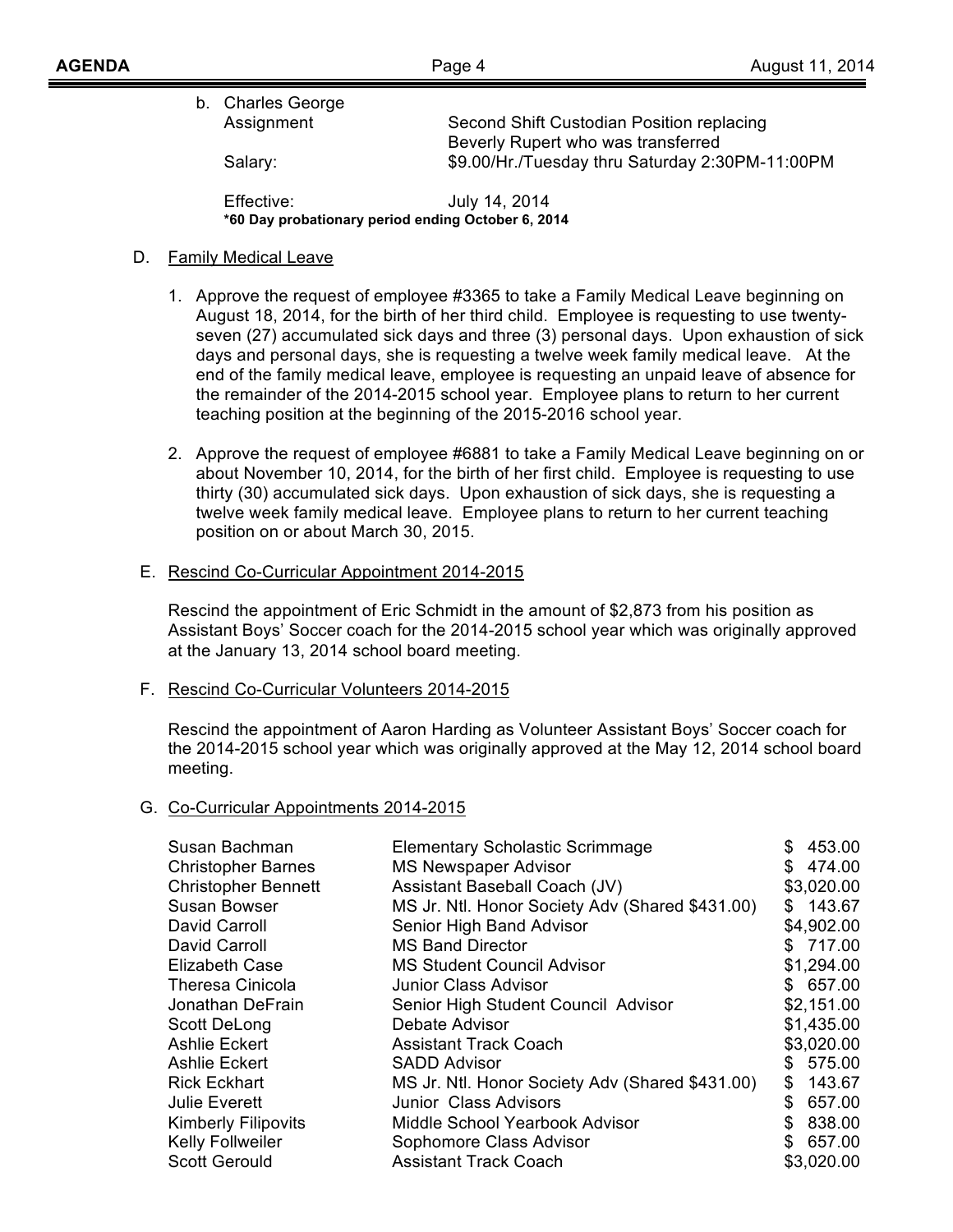| <b>Jason Graver</b>                                   | MS Jr. Ntl. Honor Society Adv (Shared \$431.00) | \$<br>143.67 |
|-------------------------------------------------------|-------------------------------------------------|--------------|
| <b>Manny Guedes</b>                                   | MS Spring Intramurals - Weightlifting           | \$<br>838.00 |
| Aaron Harding*                                        | Assistant Boy's Soccer Coach                    | \$2,873.00   |
| <b>Todd Herzog</b>                                    | Sr. High Fall Intramural - Weightlifting        | \$<br>838.00 |
| <b>Todd Herzog</b>                                    | Sr. High Spring Intramural - Weightlifting      | \$<br>838.00 |
| <b>Robert Hicks</b>                                   | Sr. High Fall Intramurals - Softball            | \$<br>838.00 |
| <b>Robert Hicks</b>                                   | <b>Head Softball Coach</b>                      | \$4,770.00   |
| Stephen Hluschak                                      | <b>Assistant Baseball Coach</b>                 | \$3,020.00   |
| Stephen Hluschak                                      | Sr. High Winter Intramurals - Weightlifting     | \$<br>838.00 |
| Mark Hoffman                                          | <b>Assistant Softball Coach</b>                 | \$3,020.00   |
| Patricia Jones                                        | Sophomore Class Advisor                         | \$657.00     |
| Steven Jonkman                                        | <b>Elementary Band Advisor</b>                  | \$817.00     |
| Steven Jonkman                                        | <b>Elementary Chorus</b>                        | \$613.00     |
| <b>Andrew Kern</b>                                    | Middle School Web Page Advisor                  | \$<br>419.00 |
| <b>Gregory King</b>                                   | <b>Head Baseball Coach</b>                      | \$4,770.00   |
| Michael Lehtonen                                      | Sr. High Winter Intramurals - Winter Track      | \$<br>838.00 |
| Michael Lehtonen                                      | <b>Head Track Coach</b>                         | \$4,770.00   |
| Alice Lieberman                                       | Academic Challenge Eight Advisor                | \$<br>453.00 |
| Derek Long                                            | <b>Assistant Track Coach</b>                    | \$3,020.00   |
| Jeffrey Miller                                        | Sr. High Spring Intramurals - Basketball        | \$<br>838.00 |
| David Oertner                                         | <b>Assistant Track Coach</b>                    | \$3,020.00   |
| Michelle Raber                                        | MS Fall Intramural Net Sports                   | \$<br>838.00 |
| Michelle Raber                                        | MS Spring Intramural Net Sports                 | \$<br>838.00 |
| Michelle Raber                                        | <b>MS Winter Intramural CPR</b>                 | \$<br>838.00 |
| <b>Rachel Reiter</b>                                  | <b>MS Chorus Advisor</b>                        | \$<br>717.00 |
| <b>Rachel Reiter</b>                                  | Senior High Chorus Advisor                      | \$1,793.00   |
| Richard Roberts*                                      | Assistant Boy's Basketball Coach (JH)           | \$4,650.00   |
| MaryAnne S.-Mattiola                                  | <b>Senior Class Advisor</b>                     | \$<br>657.00 |
| MaryAnne S.-Mattiola                                  | <b>Yearbook Advisor</b>                         | \$2,495.00   |
| Nicholas Sander                                       | <b>Fall Play Director</b>                       | \$1,526.00   |
| Nicholas Sander                                       | <b>Spring Musical Director</b>                  | \$2,872.00   |
| <b>Stephen Shuey</b>                                  | Senior Class Advisor                            | \$657.00     |
| Anthony Thomas                                        | Sr. High Fall Intramurals - Basketball          | \$<br>838.00 |
| Joseph Tout                                           | Sr. High Spring Intramurals - Weightlifting     | \$ 838.00    |
| Joseph Tout                                           | Sr. High Winter Intramurals - Weightlifting     | \$838.00     |
| Denise Turoscy                                        | Scholastic Scrimmage Advisor - HS               | \$<br>838.00 |
| <b>Denise Turoscy</b>                                 | Newspaper Advisor - HS                          | \$1,884.00   |
| <b>Randall Utsch</b>                                  | Majorette/Band Advisor                          | \$2,151.00   |
| *Pending Verification of Missing Personnel File Items |                                                 |              |

#### H. Co-Curricular Volunteers 2014-2015

| Melissa DeFrain     | <b>Assistant Softball Coach</b> |
|---------------------|---------------------------------|
| Mike Hofmann, Jr.   | <b>Assistant Track Coach</b>    |
| Adam Merkle         | Assistant Girl's Soccer Coach   |
| <b>Brian Schell</b> | <b>Assistant Softball Coach</b> |
| Joseph Seremula     | <b>Assistant Baseball Coach</b> |

#### I. Assistant Athletic Director

Approve the appointment of Joseph Tout as Assistant Athletic Director for the 2014-2015 school year at a stipend of \$3,500.00. He will assist the Athletic Director in all Athletic Director duties and responsibilities and will be responsible for athletic fundraising activities.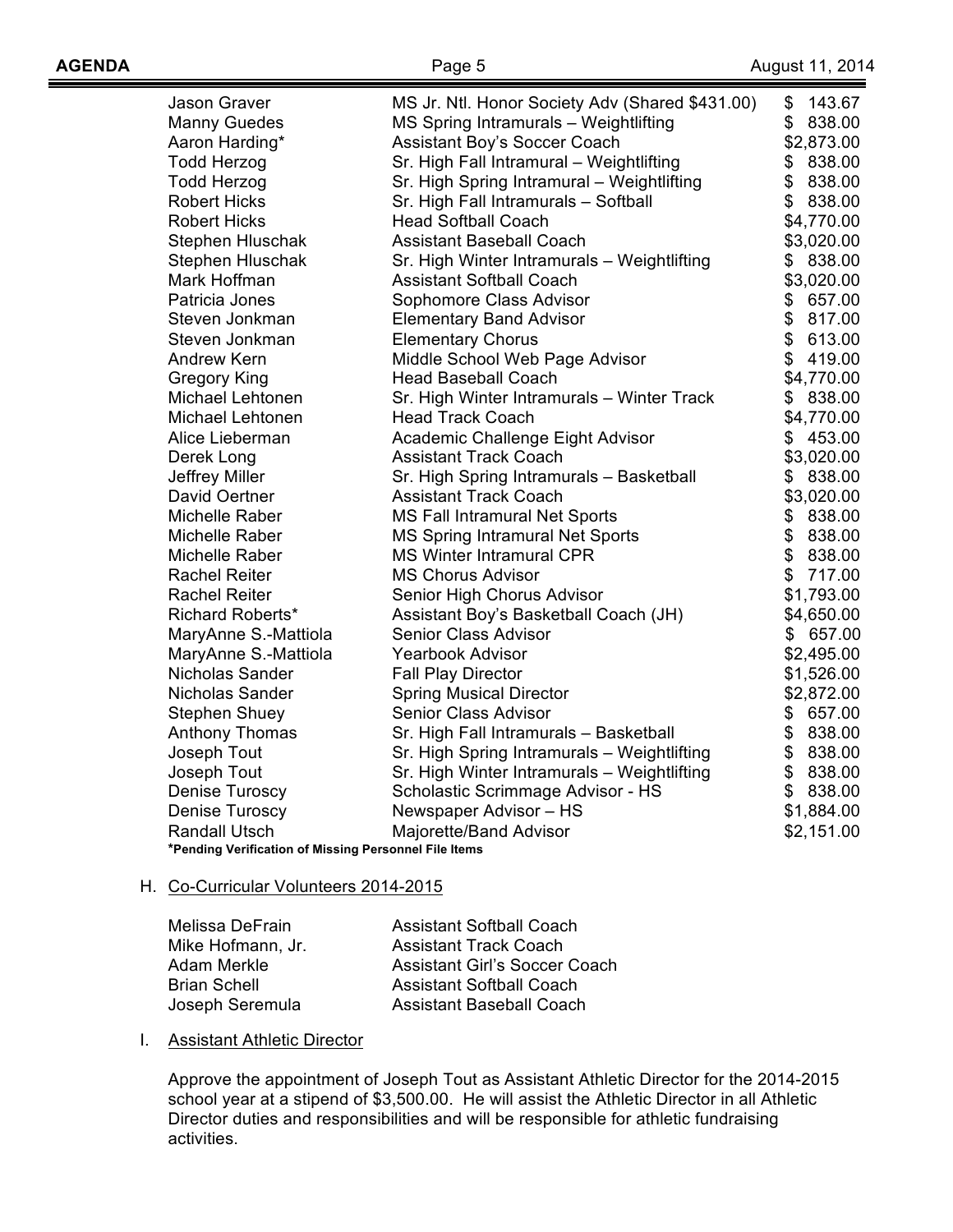## J. Webpage Maintenance

- 1. Approve a stipend in the amount of \$500.00 for Mr. Andrew Kern for High School website maintenance and working with students during the 2014-2015 school year. Mr. Kern has constant contact with teachers, secretaries, and administrators in an effort to update the website on a daily basis with the latest information, handouts, and scheduled events. Stipend to be funded by the High School Student Activities Fund.
- 2. Approve a stipend in the amount of \$1,000.00 for Mr. Andrew Kern for maintenance and updates of the district website during the 2014-2015 school year. Stipend to be funded by superintendent's budget.
- 3. Approve a stipend in the amount of \$500.00 for Ms. Janet Bashore for maintenance and updates of the Peters Elementary website during the 2014-2015 school year. Stipend to be funded by Peters Elementary principal's discretionary account.
- 4. Approve a stipend in the amount of \$500.00 for Ms. Kori Dibilio for maintenance and updates of the Slatington Elementary website during the 2014-2015 school year. Stipend to be funded by Slatington Elementary principal's discretionary account.

## K. Game Workers 2014-2015

Approve the following list of people as Game Workers for the 2014-2015 school year. Game Workers consist of ticket sellers and takers, game announcers, scoreboard operators, timers, field judges, scorekeepers. Rate of pay is consistent with the rates approved on the 2014- 2015 Supplementary Personnel Salary Schedule.

Kyle Baumann Terry Bowman Linda Brown Jennifer Butz Elizabeth Case **Allison Chruscial**  Elizabeth Chunko Eric DeAntonis Jonathan DeFrain Scott DeLong Alden Farber Jamie Farber Kelly Follweiler **Rhonda Frantz** Jessica Frew **Marshelle George** Scott Gerould Shawn Green Stephen Haas Stephen Hluschak Patricia Jones **Dick Jones** Andrew Kern Greg King Mark Lavine **Mike Lehtonen** Derek Long Vonda Lorson Andrew Lynn Steve Martinez Larry Meixsell, Jr. **Michael Mengel** Thomas Mertus **Sherri Molitoris** Kathy Nowlin **David Oertner** Gina Orr **Erv Prutzman** Michelle Raber Neese Kathleen Reese Dennis Rehrig Nancy Rehrig Nicholas Sander **Paula Seiler** Michael Strohl James Yadush Amy Zeiser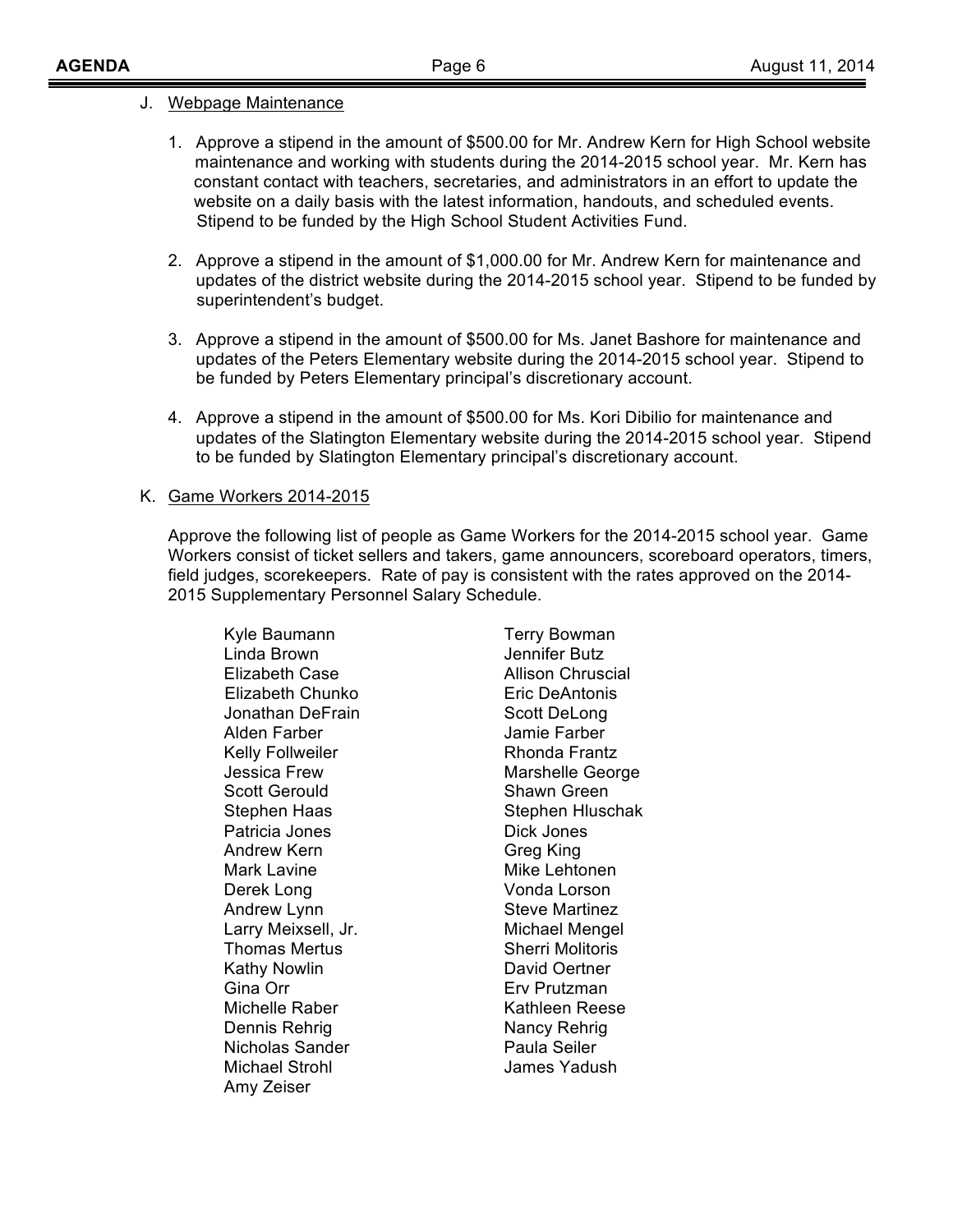## L. Middle School Administrative Detention Supervisor

Approve to appoint Debra Knerr and Dawn Tulio as Administrative Detention Supervisors in the middle school. Mrs. Knerr will cover the Monday detentions from 2:20 p.m. to 3:20 p.m. and Mrs. Tulio will cover the Wednesday detentions from 2:20 pm to 3:20 p.m. They will work throughout the 2014-2015 school year on Mondays and Wednesdays that warrant detention coverage. Salary will be \$20.00 per hour worked.

# M. Professional Contracts

According to Article II – 1108, subsection (b) of the School Code: "a temporary professional employee, initially employed by a school district on or after June 30, 1996, whose work has been certified by the district superintendent to the secretary of the school district, during the last four (4) months of the third year of such service, as being satisfactory, shall thereafter be a professional employee" within the meaning of this article." Therefore, it is recommended to approve "professional employee" status as per the school code for the following teachers, who have satisfactorily completed three years of service to the Northern Lehigh School District:

Jessica Gold Kara Richardson Michael Strohl

- N. Substitute
	- 1. Instructional

Approve the following substitute teachers for the 2014-2015 school year at the 2014-2015 substitute teacher rates as approved on the Supplementary Personnel Salary Schedule:

Jennifer Balliet – Elementary Thomas Battista – Health & Physical Education Stephanie Blaker – Secondary Math & Language Arts/Reading Rhiannon Brinker\* - Elementary Grades 4-6, Math and English Grade 7-8 Janet Brostedt – Elementary Lisa Cox – English, Special Education, Library & Art Amberly Drey - Elementary Mary Frank – Art K-12 & ESL Kacey Galasso - Elementary K-4 Ricky Guth – Citizenship Robin Hersh – Early Childhood Education Michelle Hock - English Kerri Imschweiler\* - Elementary Dawn Kemery - Elementary Katherine Kern – Elementary Lori King – Elementary Kayla Kromer - Elementary Ashley Krutsick – Elementary & Middle Level Math Samantha Lilly – Elementary & Special Education Donna Lobach-Berger – Elementary Caitlin Makoul - Elementary & ESL Michelle McCormick – Elementary Andrea Meyers\* - Chemistry Theresa Oliveira Vogel - Elementary Patricia Passick – Art K-12 Stephen Reimert – Social Studies Linda Sarver – Art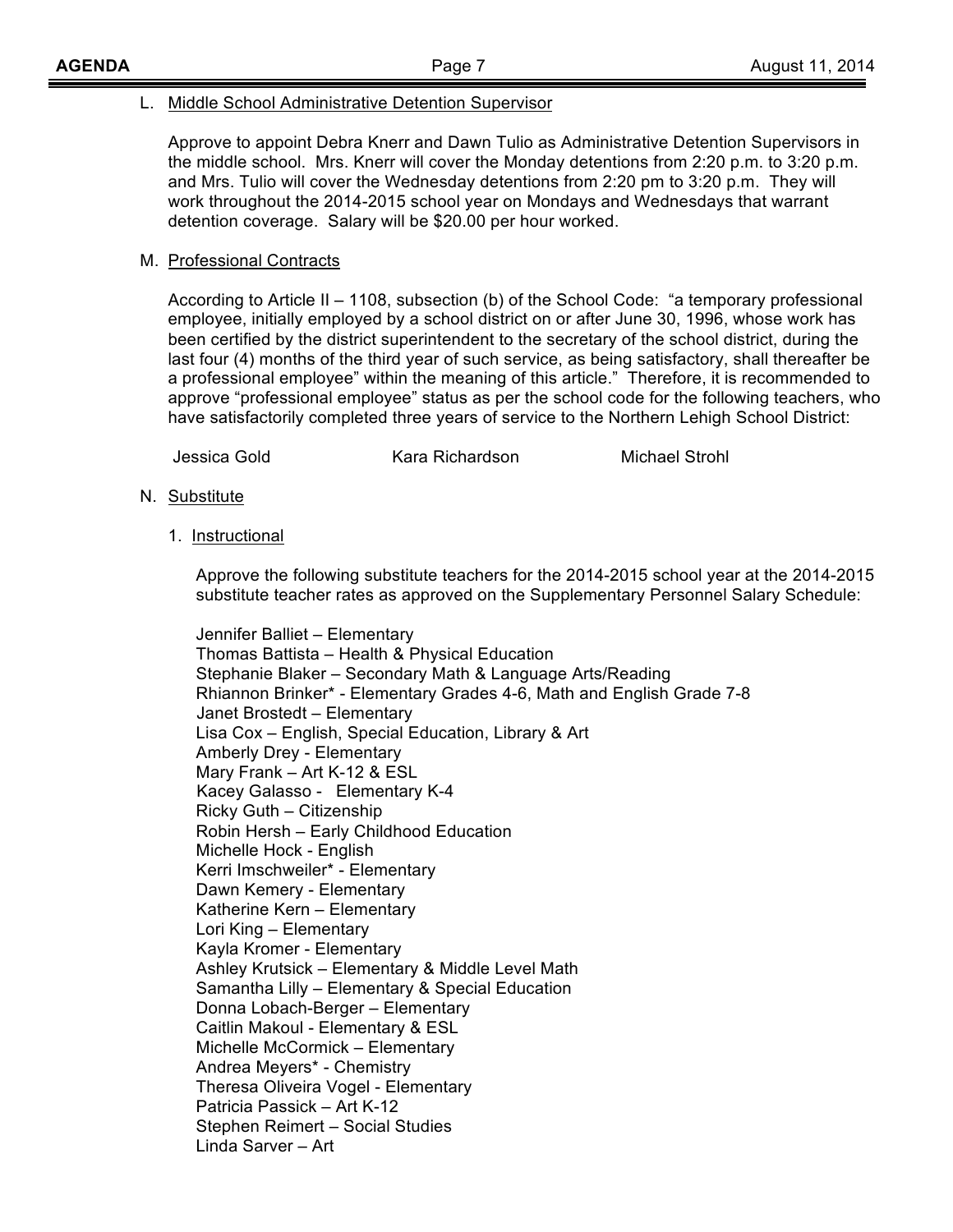Liana Simao\* – Elementary Candace Steffie\* - Elementary Virginia Stevenson – Special Education, English, Social Studies, Middle Level Math Gerald Strubinger – Social Studies Anthony Tulio – Elementary & Middle Level Math 7-9 Jane Wessner – Elementary Kristin Wessner – Elementary PK-4, Special Education PK-8 Stephanie Yelles - Elementary **\*Pending Verification of Missing Personnel File Items**

## 2. Non-Instructional

a. Approve the following individuals as substitute secretaries/aides for the 2014-2015 school year at the 2014-2015 substitute rate as approved on the Supplementary Personnel Salary Schedule:

Carolyn Ann Klutzaritz **Christine Sigley** Maureen McCullion **Maureen McCullion** Janice Wasilkowski Lynne McGeehan Tina Williams Trevor Sherman

b. Approve the following individuals as substitute cafeteria workers for the 2014-2015 school year at the 2014-2015 substitute rate as approved on the Supplementary Personnel Salary Schedule:

Connie Graaf Trevor Sherman Carolyn Ann Klutzaritz **Christine Sigley** Maureen McCullion **Maureen McCullion** Janice Wasilkowski John Passaro

c. Approve the following individuals as substitute custodians for the 2014-2015 school year at the 2014-2015 substitute rate as approved on the Supplementary Personnel Salary Schedule:

Elizabeth Keiser\* Kay O'Donnell John Passaro **Eric Shaner \*Pending Verification of Missing Documents**

# **V. CONFERENCES**

# **VI. POLICY**

## A. Board Policy First Reading

- 1. Approve school board policy #102 Programs Academic Standards, as presented after first reading. **(Attachment #4)**
- 2. Approve school board policy #105 Programs Curriculum, as presented after first reading. **(Attachment #5)**
- 3. Approve school board policy #217 Pupils Graduation, as presented after first reading. **(Attachment #6)**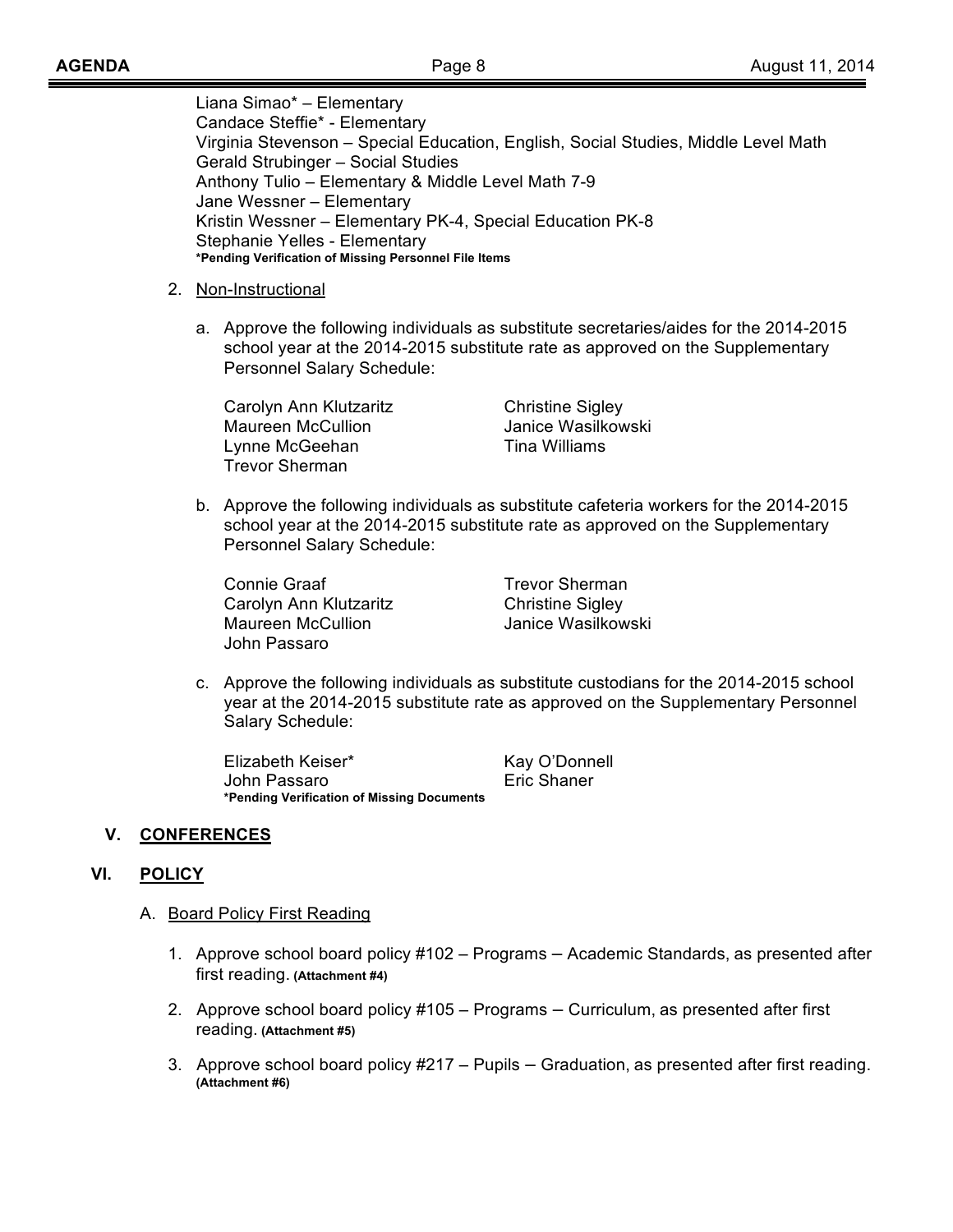### B. Board Policy Second Reading

Approve school board policy #224– Pupils – Care of School Property, as presented after second reading. **(Attachment #7)**

### C. Student-Parent Handbook Changes

Approve the changes to the High School Student-Parent Handbook as presented. **(Attachment #8)**

- D. Approve to authorize proper officials to enter into an agreement for three Northern Lehigh School District special education students to attend Whitehall-Coplay School District in accordance with the promises and covenants contained in the agreement. This agreement is effective for the 2014-2015 school year. **(Attachment #9)**
- E. Student Representative to the Board

Approve Gavin Kemery as Student Representative to the Board for the 2014-2015 school year. Gavin Kemery has been appointed as the junior representative to the board and will serve from September 2014 through June 2015. Emily Bevans will serve as the senior student representative to the board until June 2015.

## **VII. CURRICULUM AND INSTRUCTION**

- A. Approve to authorize the superintendent to execute a letter of agreement for the 2014-2015 academic year with the Center for Humanistic Change, Inc. to provide Student Assistance Program (SAP) Liaison services. The Student Assistance Teams in our school district will use these services. **(Attachment #10)**
- B. Approve to authorize the superintendent to execute an agreement between the Northern Lehigh School District and the Carbon Lehigh Intermediate Unit #21 to provide special education services for the 2014-2015 school year. **(Attachment #11)**
- C. Approve to authorize proper officials to enter into an agreement between the Northern Lehigh School District and Behavioral Health Associated Licensed Private Academic School for the purpose of furnishing regular education or special education programs for students for the 2014-2015 school year. **(Attachment #12)**
- D. Authorize Community Services for Children to operate the Head Start Pre-K program at Peters Elementary School from September, 2014 through the end of May, 2015. The only obligation of the district is to provide one classroom. **(Attachment #13)**
- E. Approve the final agreement with CLIU #21 for Title I Services for the 2013-2014 school year in the amount of \$3,287.00.**(Attachment #14)**
- F. Approve to authorize the superintendent to execute an agreement between the Northern Lehigh School District and the Carbon Lehigh Intermediate Unit #21 in conjunction with Lehigh Valley PBS/WLVT Channel 39, to provide Discovery Streaming education services for the 2014-2015 school year. **(Attachment #15)**
- G. Approve to authorize proper officials to execute an Affiliation Agreement between Northern Lehigh School District and Kutztown University for a teacher preparation program. This program allows students at Kutztown University to student teach in our district in order for them to complete their practicum hours needed for graduation. This agreement will commence on July 1, 2014 and will end June 30, 2019. (**Attachment #16)**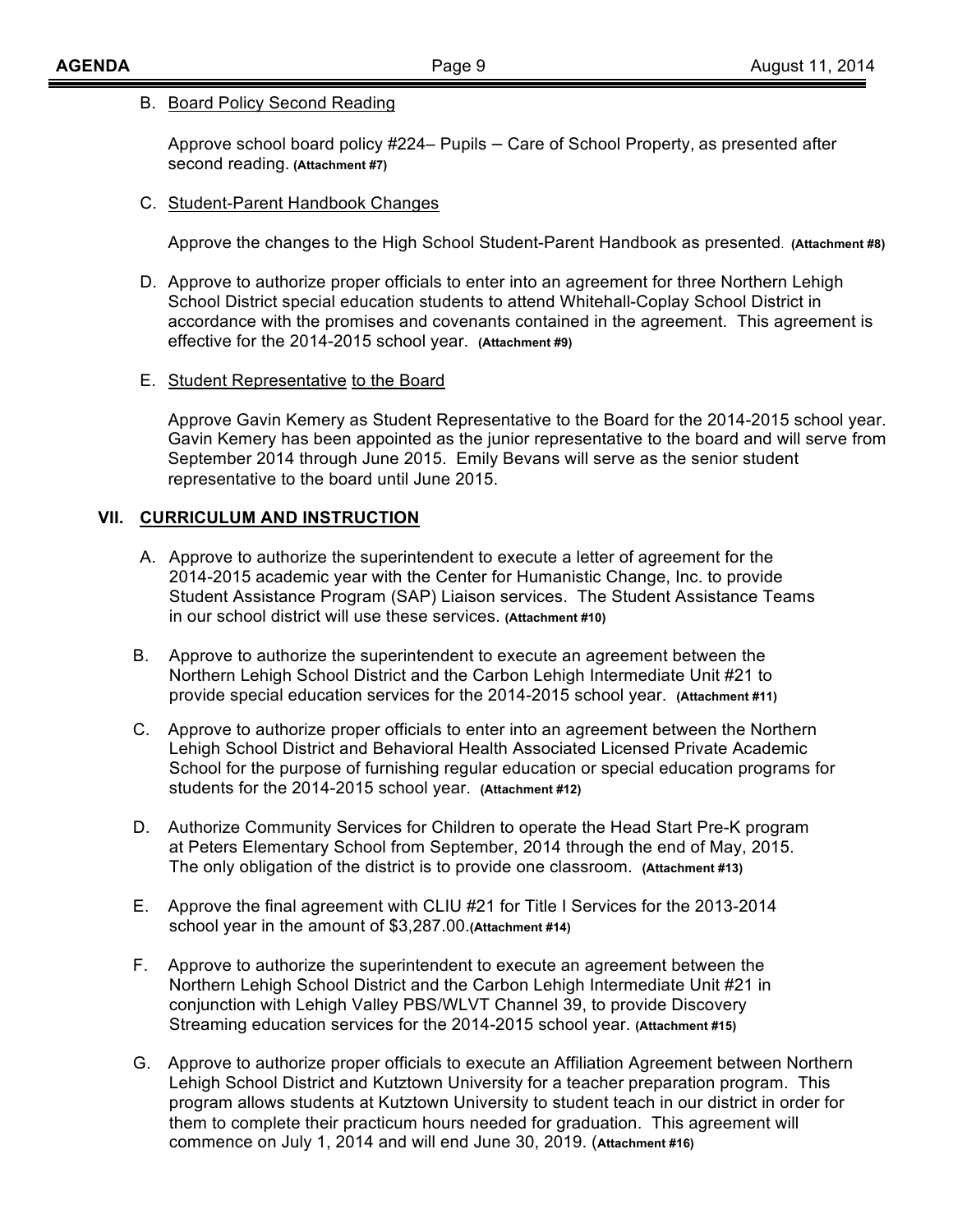#### H. Induction Program

Approve the following teachers as helping teachers in the Northern Lehigh School District Induction Program for the 2014-2015 school year:

| <b>Helping Teacher</b>     | Inductee                        | Stipend  |
|----------------------------|---------------------------------|----------|
| Amy Zeiser                 | Kate Pluchinsky                 | \$750.00 |
| <b>Christopher Bennett</b> | Krystal - Dawn Willing-Tiedeman | \$750.00 |

#### **VIII. OLD BUSINESS**

#### **IX. NEW BUSINESS**

#### **X. FINANCIAL**

- A. Approve the Following Financial Reports:
	- 1. General Fund month of June
	- 2. NLMS Student Activities Account months of December-June
	- 3. NLHS Student Activities and Scholarship Account months of May and June
- B. Approve the Following List of Bills:
	- 1. General Fund month of June, July & August 2014
	- 2. Cafeteria Fund month of June & July 2014
	- 3. Refreshment Stand month of June 2014
- C. Rescind the Motion to Close the Class of 2013 Account

Rescind the following motion that was originally approved at the September 8, 2013 school board meeting.

Approve the request of the senior high school to close the Class of 2013 account in accordance with the Student Activities Fund guidelines. The account balance is \$194.97 and the Class of 2013 is recommending that the funds be split equally and transferred to the Class of 2014, Class of 2015 and Class of 2016.

Class of 2014 - \$64.99 Class of 2015 - \$64.99 Class of 2016 - \$64.99

- D. Approve the request of the senior high school to close the Class of 2013 account in accordance with the Student Activities Fund guidelines. The account balance is \$194.97 and the funds will be transferred to the Student Council account.
- E. Approve the request of the senior high school to close the Class of 2014 account in accordance with the Student Activities Fund guidelines. The account balance is \$443.93 and the funds will be transferred to the Student Council account.
- F. Approve the request of the middle school to close the following two (2) accounts in accordance with the Student Activities Fund guidelines: the bookstore account balance is \$1,029.66 and the Club account balance is \$1,297.66. The funds will be transferred to the Student Council account.
- G. Approve abatement/exoneration requests of per capita taxes, for the residents that fall within the guidelines, as presented. **(Attachment #17)**